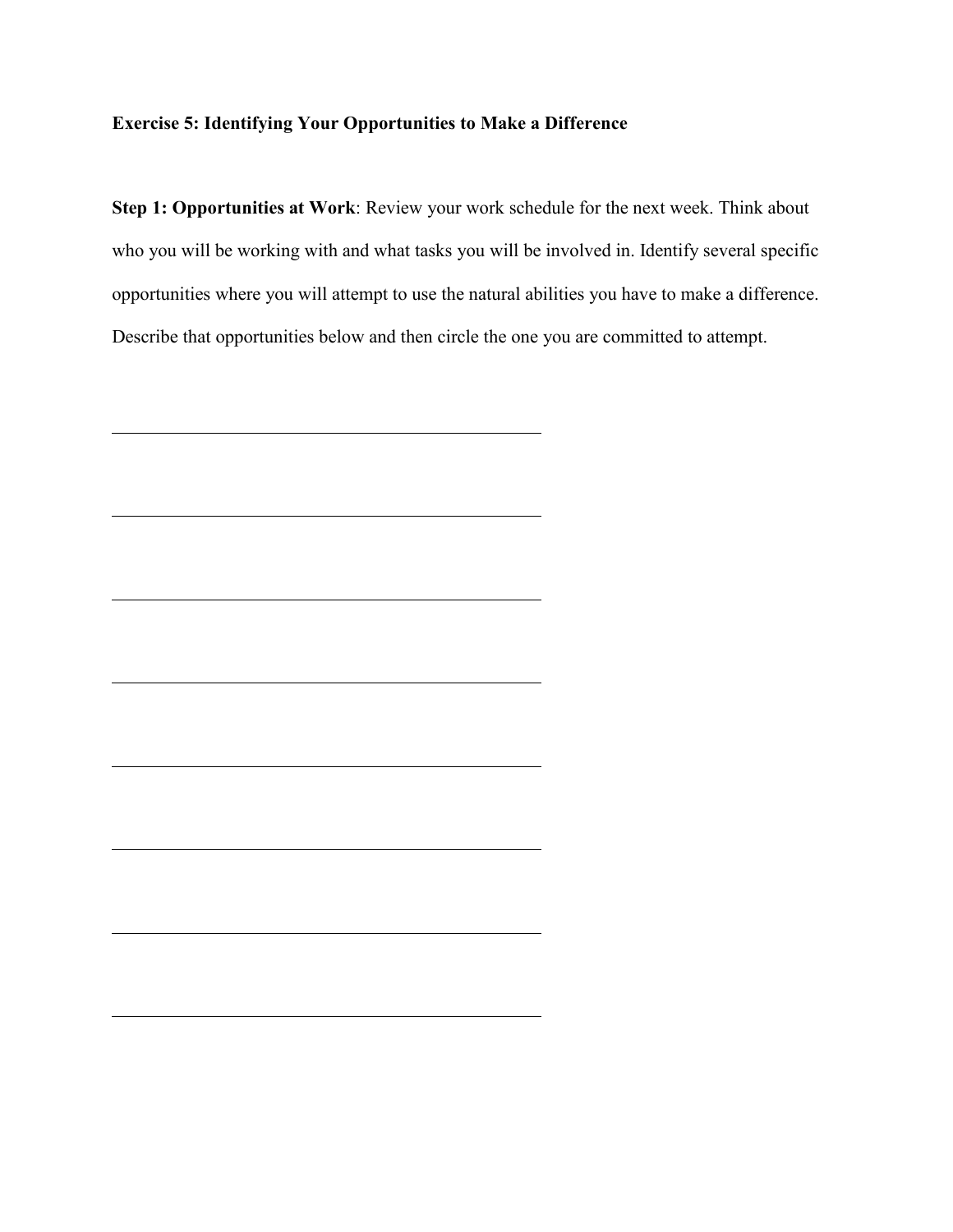**Step 2: Opportunities in Relationships**: Think about the week ahead of you. Identify specific people (e.g. significant other, spouse, friends, neighbors, etc.) with whom you could attempt to use the natural abilities you have to make a difference in your relationship with them. Describe the people and issues below and then circle the one you are committed to contact.

<u> 1989 - Johann Barn, mars ann an t-Amhain Aonaich an t-Aonaich an t-Aonaich an t-Aonaich an t-Aonaich an t-Aon</u>

<u> 1989 - Johann Barbara, martin amerikan basar dan berasal dalam basa dalam basar dalam basar dalam basa dalam</u>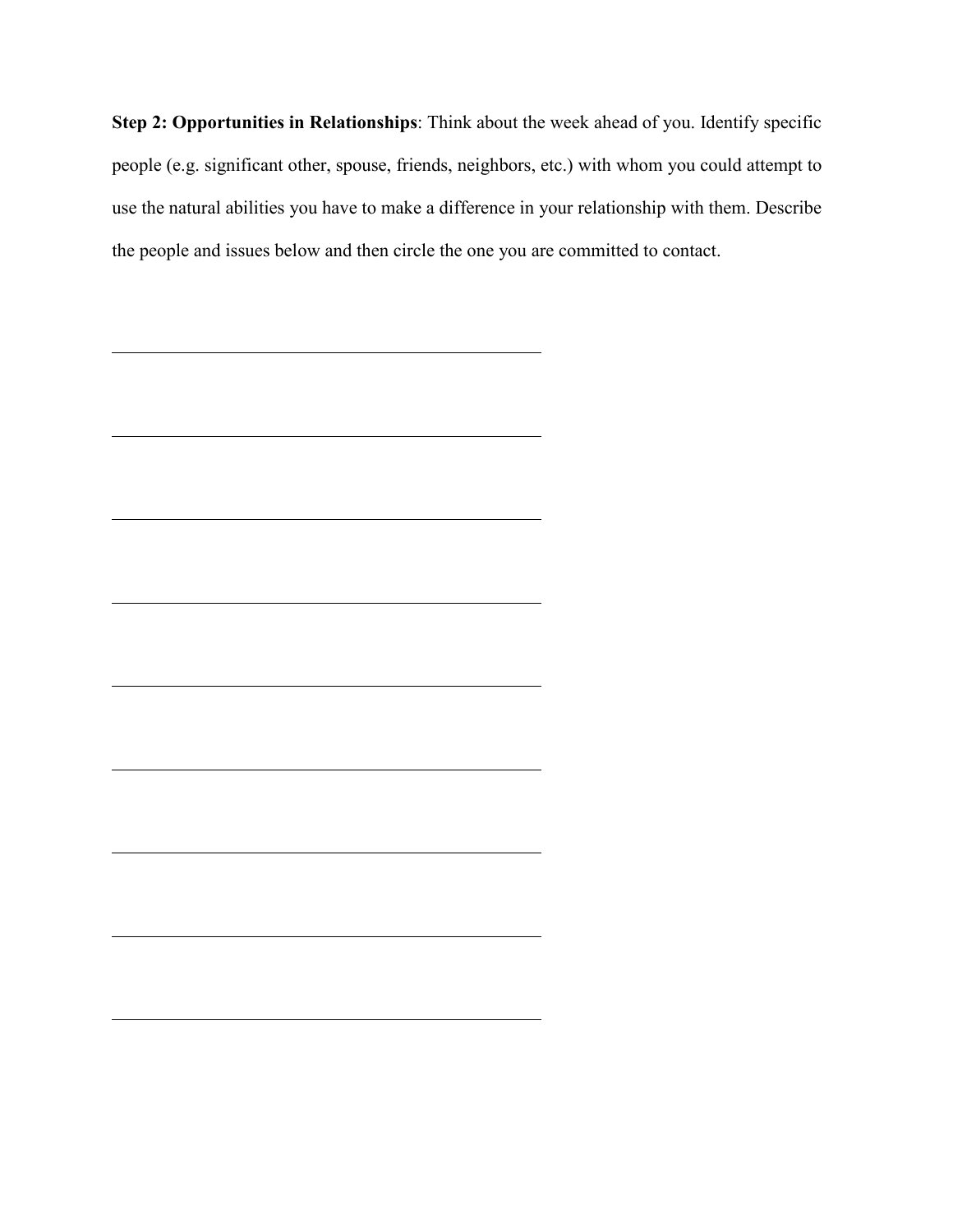#### **Exercise 6: Your short term plan to make a difference at work**

Step 1. What should you do in advance to prepare yourself to make a difference in the specific work situation you identified in Step 1 of Exercise 5?

Step 2. How will you approach the situation? Is this something you will do on your own or will you have to recruit one or more other people to initiate this effort to make a difference? What will you say and/or do? Be sure your words and/or actions are consistent with your natural abilities, especially those related to the themes of your core personality type as listed in the Scouting Report on your Core Personality Type. Capitalize on your motivation to make a difference too. You may want to practice your opening lines or review your plan of initiating action with a trusted friend or colleague before you take the action. Consider using the feedback you receive from this special person to enhance your first step.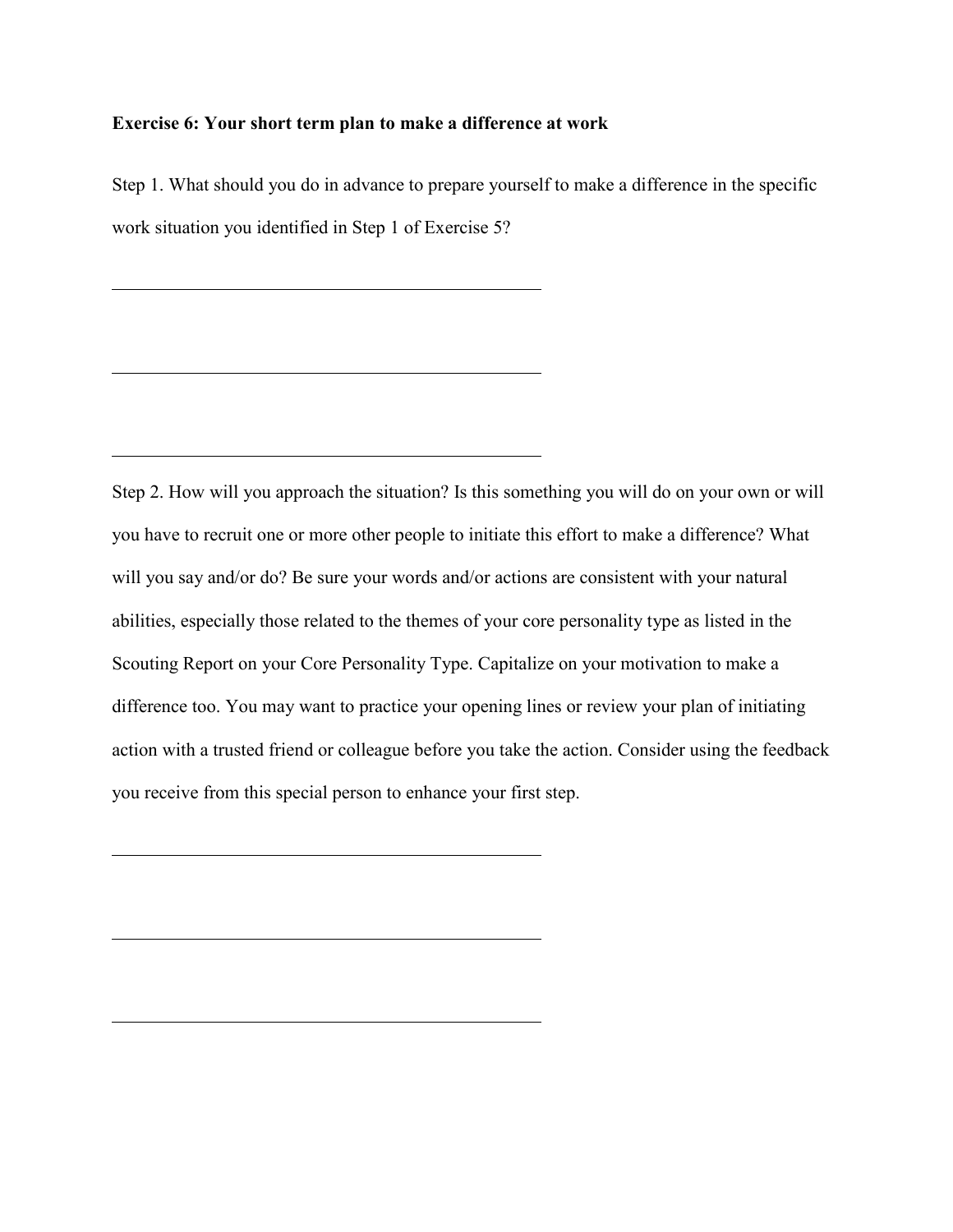Step 3. Spell out any other details that you can anticipate in advance. How you will use your abilities and motivation to make a difference in the situation you identified? Where and when will you attempt to make a difference by being yourself at work next week?

Behaviors/abilities you will engage in order to make a difference in this situation:

Steps you will take…What will you do with whom by when and how?

<u> 1989 - Johann Stein, mars an de Britannich (b. 1989)</u>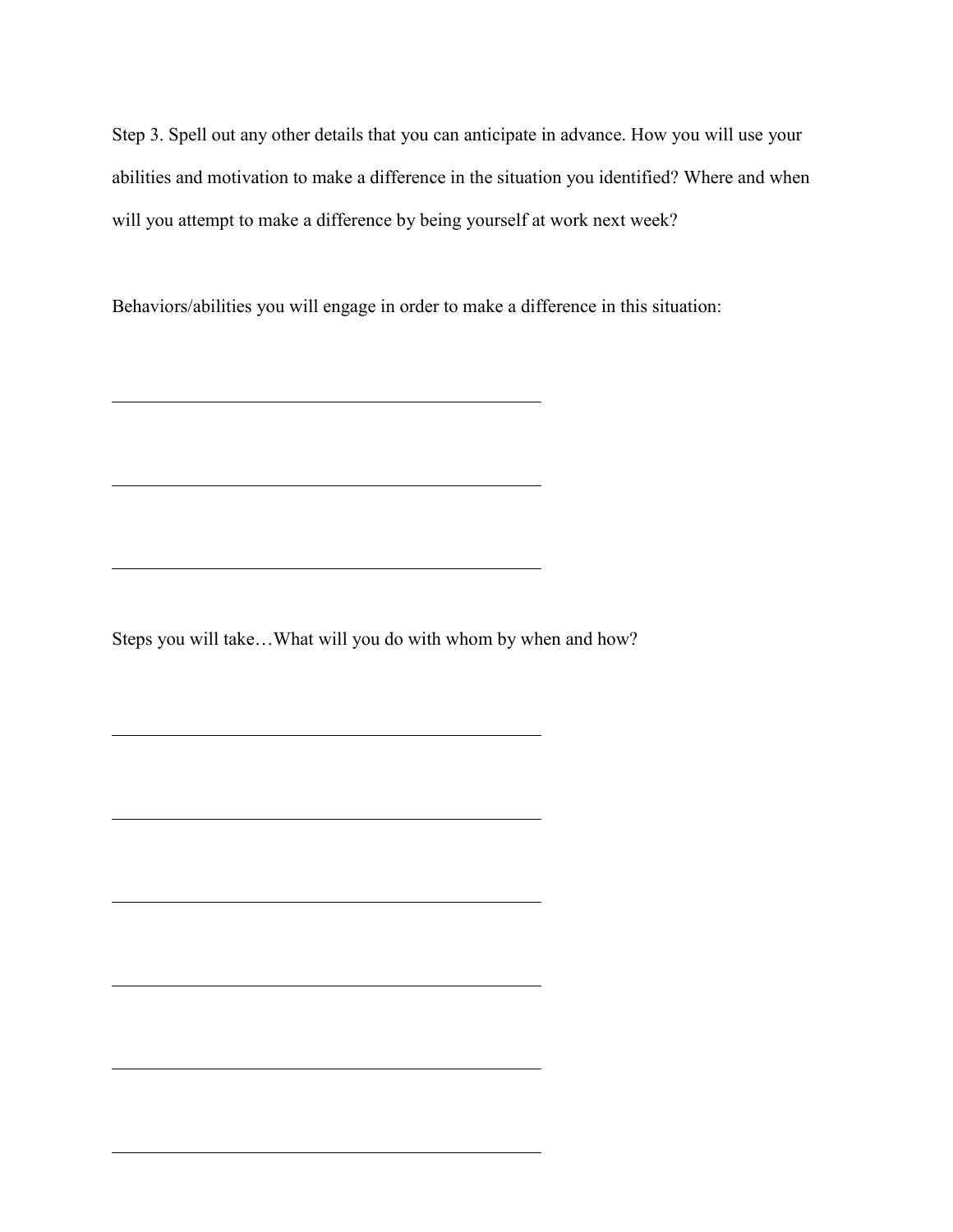#### **Exercise 7: Your short term plan to make a difference in a relationship**

Step 1. What should you do in advance to prepare yourself to make a difference in the specific relationship situation you identified in Step 2 of Exercise 5?

Step 2. How will you approach the person? Is there anything you need to arrange before your encounter with this person? What will you say and/or do? Be sure your words and/or actions are consistent with your natural abilities, especially those related to the themes of your core personality type as listed in the Scouting Report for your Core Personality Type. Capitalize on your motivation to make a difference too. You may want to practice your opening lines or review your plan of initiating action with a trusted friend or colleague before you initiate the contact. Use the feedback you receive from this special person to enhance your first step.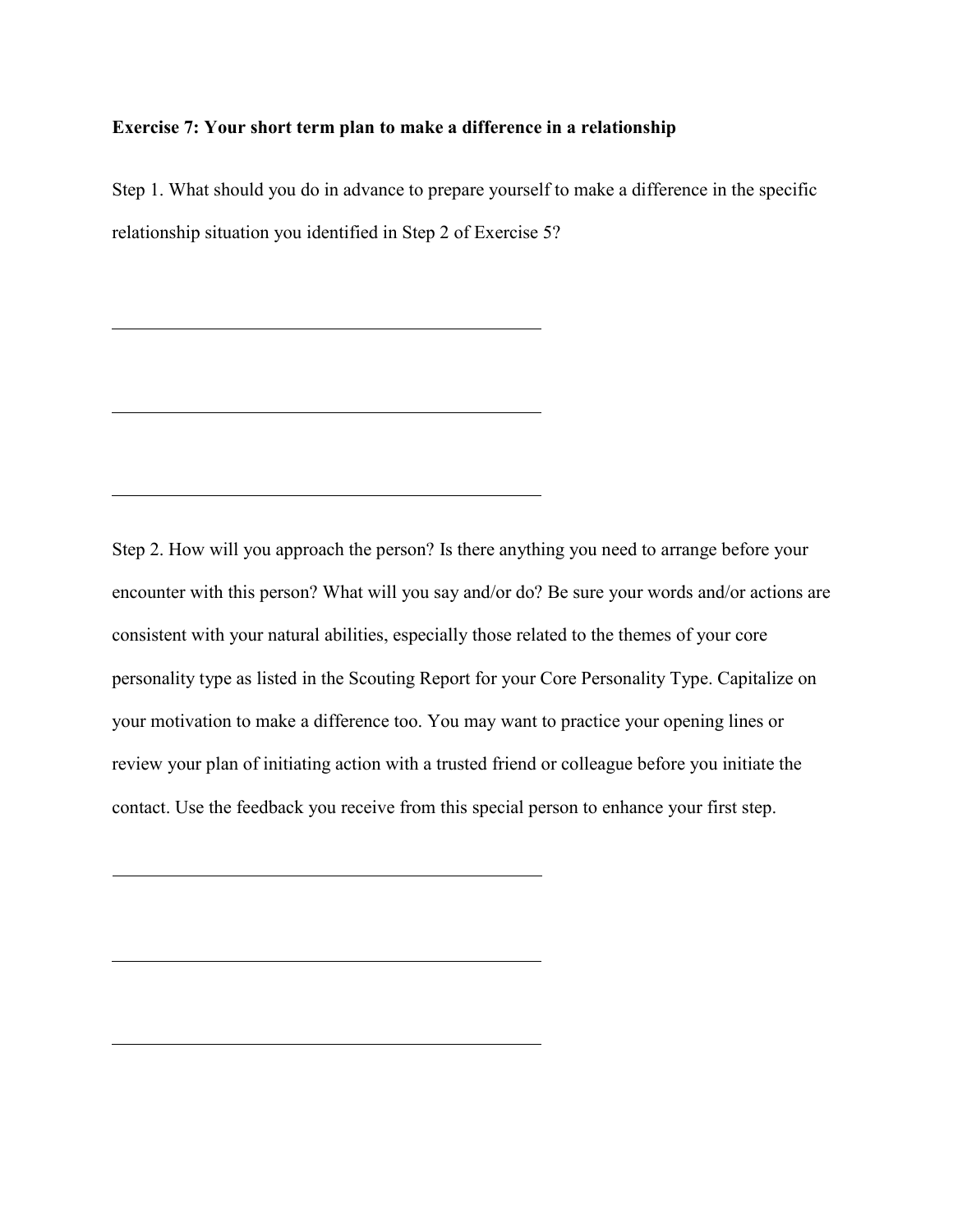Step 3. Spell out any other details that you can anticipate in advance on how you will use your abilities and motivation to make a difference by being yourself in the relationship you identified to address next week.

Behaviors/abilities you will engage in order to make a difference in this relationship:

Steps you will take…What will you do with whom by when and how?

<u> 1980 - Johann Barn, fransk politik (f. 1980)</u>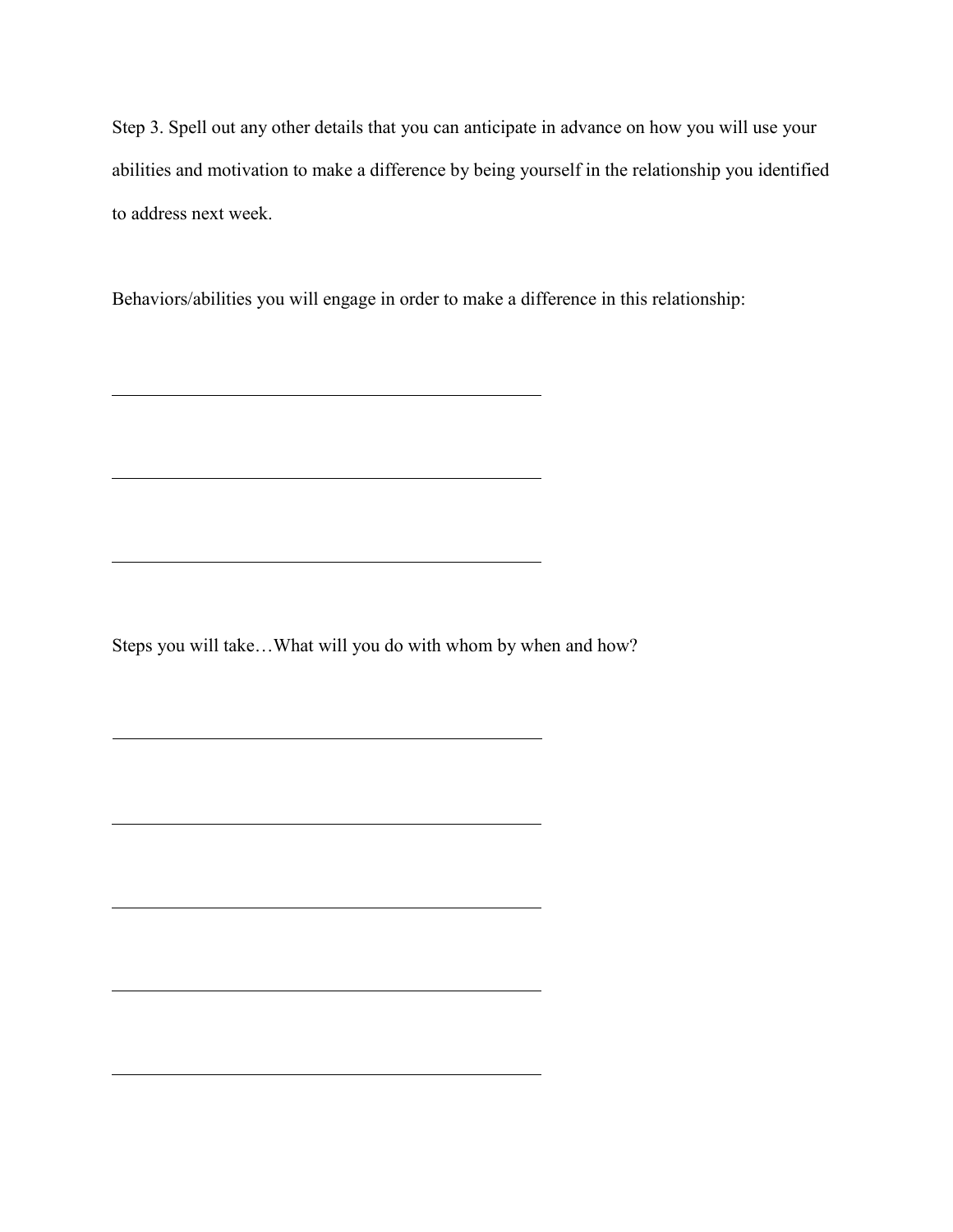### **Exercise 8: Lessons Learned from last week's efforts**

<u> 1989 - Johann Barbara, martin amerikan basal dan berasal dan berasal dalam basal dalam basal dalam basal dala</u>

<u> 1980 - Johann Barbara, martxa alemaniar amerikan basar da a</u>

1. You were asked to attempt to use the natural abilities and personality to make a difference in specific situations at work and in one of your relationships. Simply describe what actually happened, without trying to evaluate it yet:

2. To what extent did you use the natural abilities associated with your core personality type in the effort? Was your motivation to make a difference reinforced?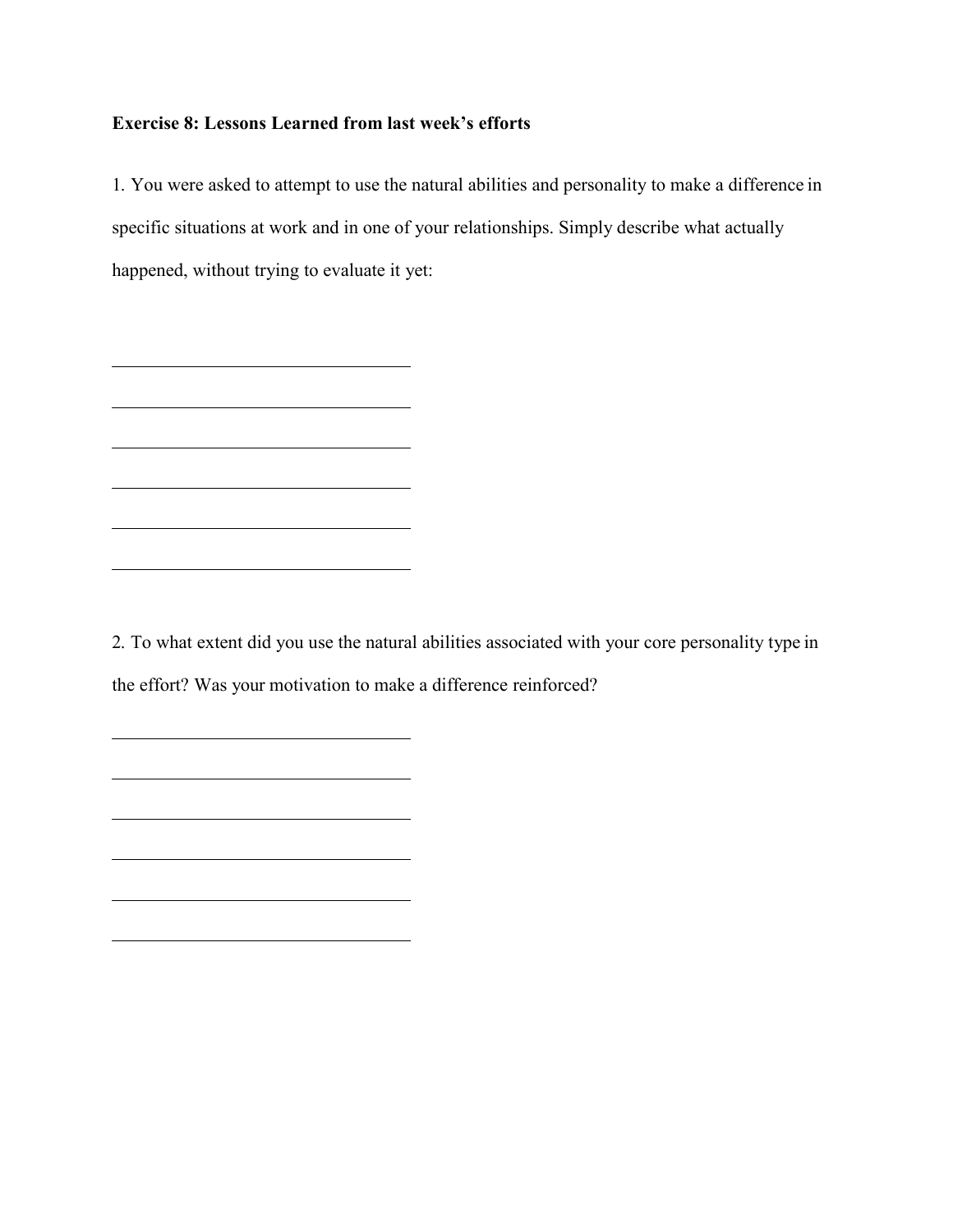3. What did you learn or re-learn in the effort to make a difference at work? How could you make use of what you learned in a future situation at work?

<u> 1989 - Johann Barn, amerikansk politiker (</u>

<u> 1989 - Johann Barn, mars eta bainar eta baina eta baina eta baina eta baina eta baina eta baina eta baina e</u>

4. What did you learn or re-learn in the effort to make a difference in a relationship? How could you make use of what you learned in a future situation in a relationship?